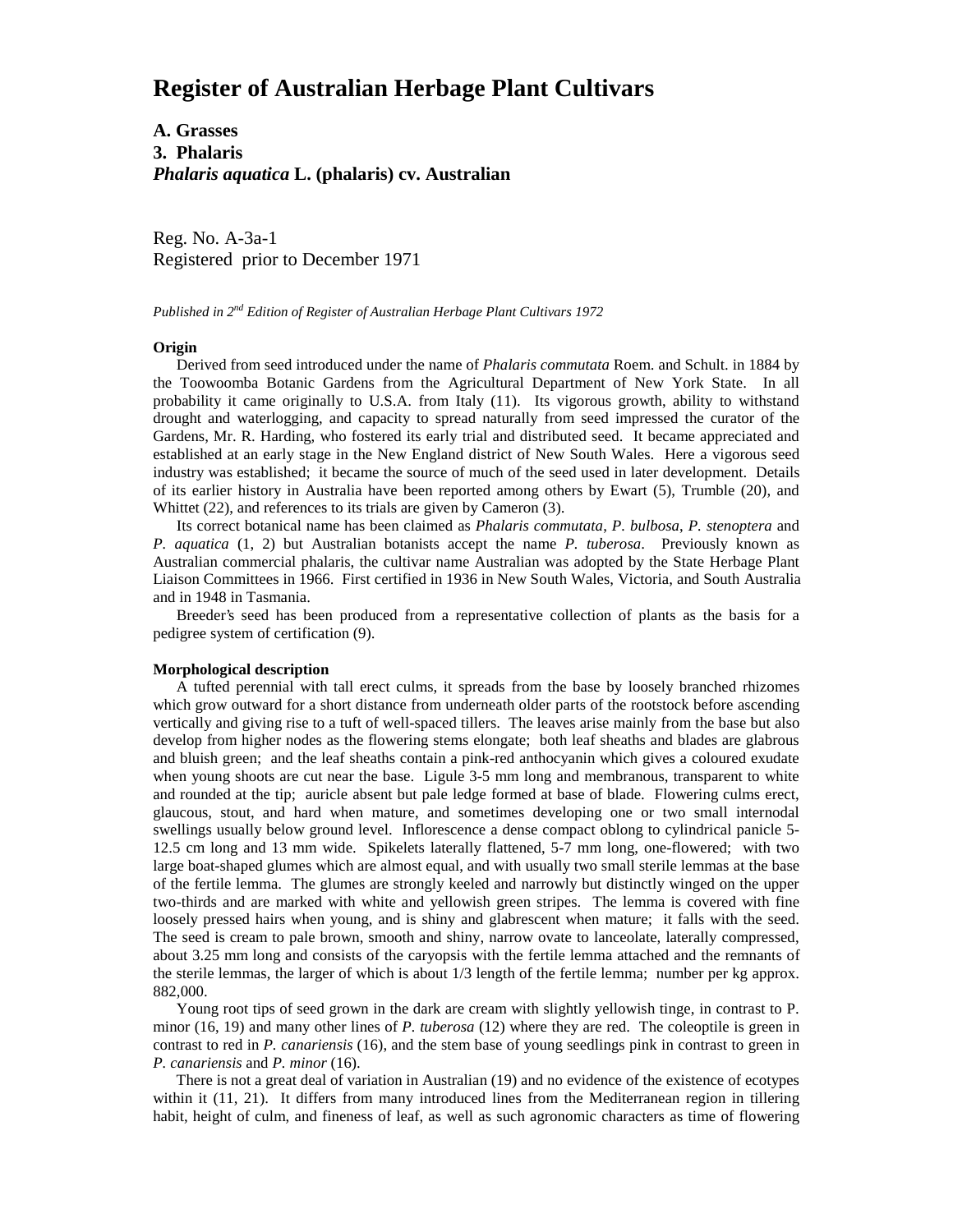and maturity (15, 18). It differs from American Harding grass (7) in having slightly finer and narrower leaves (15) and in being slightly less productive in late autumn and early winter (15).

#### **Agronomic characters**

 Adapted to a Mediterranean-type climate of mild moist winters and hot dry summers and particularly useful within the rainfall range 435-635 mm. It exhibits a degree of summer dormancy and, following the maturation of its seed in late December, it will rarely make any growth until late summer or very early autumn. It will make limited growth in the summer only when rainfall continues and temperatures are relatively mild. It responds quickly to the first autumn rains and its most vigorous growth is made during autumn and spring. It makes some growth when winter conditions are mild though frost damage results in leaf tip burn.

 It is extremely drought-resistant and persistent under heavy grazing. It can persist through dry spells and under conditions of average rainfall too low and unreliable to permit its economic establishment. It can also withstand severe waterlogging (4). Seedling vigour is poor (compared with perennial ryegrass) and establishment slow (10) Seedlings are sensitive to competition and especially light competition. Seed shatters readily.

 It is adapted to a wide range of soils in the higher rainfall areas but does best on heavier-textured soils and responds to high levels of soil fertility. Under low rainfall conditions soil type becomes critical especially in determining persistence and vigour.

 It may cause "Phalaris staggers" (8) and "sudden death" (13), two metabolic diseases of sheep (6); its content of the causative alkaloids is about average for the species (17). Most "sudden deaths" can be avoided by heavy continuous grazing (14).

### **References**

- 1. Allan, H.H., and Zotov, V.D. (1930). The Canary grasses in New Zealand. *N.Z. Jl Agric***. 40**, 256- 64.
- 2. Anderson, D.E. (1961). Taxonomy and distribution of the genus *Phalaris*. *Iowa St. J. Sci*. **36**, 1-96
- 3. Cameron, D.G. (1963*). Phalaris tuberosa* and soil conservation*. J. Soil Conserv. Serv. N.S.W.* **19**, 138-52; 220-33.
- 4. Colman, R.L., and Wilson, G.P.M. (1960). The effects of floods on pasture plants*. Agric. Gaz*. *N.S.W.* **71**, 337-47.
- 5. Ewart, A.J. (1908). Toowoomba Canary grass the so called *Phalaris commutata*. *J. Agric. Vict. Dep. Agric*. **6**, 738-40.
- 6. Gallagher, C.H., Koch, J.H., and Hofman, H. (1966). Diseases of sheep due to ingestion of *Phalaris tuberosa*. *Aust. Vet. J.* **42**, 279-84.
- 7. Hanson, A.A. (1965). Grass varieties in the United States. U.S.D.A. agric. Handb. No. 170.
- 8. Lee, H.J., Kuchel, R.E., and Trowbridge, R.F. (1965). The aetiology of phalaris staggers in sheep. II. The toxicity to sheep of three types of pastures containing *Phalaris tuberosa*. *Aust. J. Agric. Res.* **7**, 333-44.
- 9. McWilliam, J.R. (1971). Personal communication. CSIRO Div. Plant Ind., Canberra.
- 10. McWilliam, J.R., Clements, R.J., and Dowling, P.M. (1970). Some factors influencing the germination and early seedling development of pasture plants. *Aust. J. agric. Res*. **21**, 19-32.
- 11. McWilliam, J.R., Schroeder, H.E., Marshall, D.R., and Oram, R.N. (1971). Genetic stability of Australian phalaris (*Phalaris tuberosa* L.) under domestication. *Aust. J. Agric. Res*. **22**, 895- 908.
- 12. McWilliam, J.R., and Shepherd, C.J. (1964). The nature and genetic control of a red anthocyanin pigment in the root meristems of *Phalaris. Aust. J. Biol. Sci.* **17**, 601-8.
- 13. Moore, R.M., Arnold, G.W., Hutchings, R.J., and Chapman, H.W. (1961). Poisoning of Merino sheep on *Phalaris tuberosa* L. pastures. *Aust. J. Sci***. 24**, 88-9.
- 14. Moore, R.M., and Hutchings, R.J. (1967). Mortalities among sheep grazing *Phalaris tuberosa*. *Aust. J. Exp. Agric. Anim. Husb*. **7**, 17-21.
- 15. Neal-Smith, C.A. (1965). Personal communication. CSIRO Div. Plant Ind., Canberra.
- 16. Oram, R.N. (1966). Personal communication. CSIRO Div. Plant Ind., Canberra
- 17. Oram, R.N., and Williams, J.D. (1967). Variation in concentration and composition of toxic alkaloid among strains of *Phalaris tuberosa* L. *Nature*, Lond. **213**, 946.
- 18. Scurfield, G., and Biddiscombe, E.F. (1966). Variation in *Phalaris tuberosa*. *Aust. J. agric. Res*. **17**, 17-28.
- 19. Trumbel, H.C. (1933). The agricultural features of *Phalaris tuberosa* and allied forms*. J. Dep. Agric. S. Aust.* **37**, 400-25.